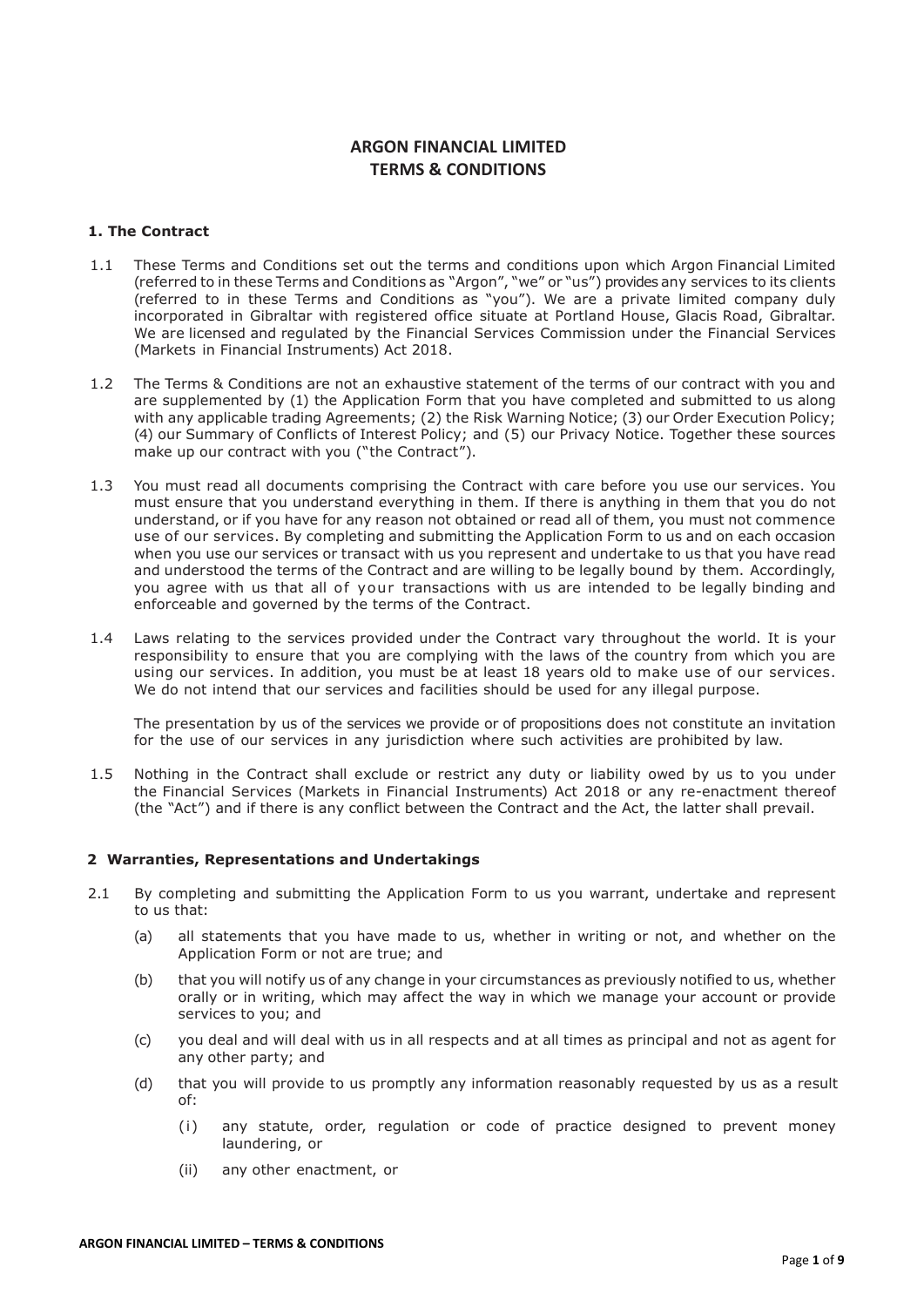- (iii) any request received by us from any person representing a law enforcement authority; and
- (e) that any person whom you identify to us as being authorised to instruct us on your behalf has been properly and validly appointed by you for that purpose and for all purposes normally incidental to it; and
- (f) that you understand by instructing trades through our trading platform that you may be executing outside a regulated market.

These warranties, undertakings and representations will be deemed to be repeated by you each time you instruct us.

- 2.2 Any breach of any such warranty or undertaking, or any inaccuracy in any such representation, will be an Event of Default (see below, clause 16).
- 2.3 If at any time any warranty, undertaking, representation or other statement that you have previously made to us that is in any way relevant to your trading with us ceases to be true, you must inform us as quickly as you can of the change in circumstances so that we can correct our records. Failure by you to comply with this requirement will be an Event of Default (see below, clause 16).
- 2.4 We do not give any warranty, undertaking or make any representation to you except such as is contained within the Contract.

# 3 Your Account

- 3.1 We will primarily act as agent on your behalf but may act as principal on certain transactions. We shall treat you as a Professional Client or Eligible Counterparty as defined in the Financial Services (Markets in Financial Instruments) Act 2018. You may request a different client classification from the one we have allocated to you and we shall be entitled to accept or decline such request at our sole discretion. Only Retail Clients may benefit from the protections afforded by the Gibraltar Investor Compensation Scheme. Professional Clients (including Professional Clients who have opted down to Retail status) and Eligible Counterparties are not covered by the Scheme. For further information about compensation arrangements please refer to the Gibraltar Investor Compensation Scheme website www.gics.gi.
- 3.2 We may refuse to open an account for you for any reason at our sole discretion.
- 3.3 In order to activate your account, you will be required to make an initial cash deposit of GBP £10,000 or the equivalent in US Dollars or Euros. This is the minimum balance required to open an account (although we will be under no obligation to close-out any of your transactions because the balance has fallen below this figure) and to transact you may have to deposit extra funds commensurate with your intended trading strategy. The money that you deposit with us is not intended to and does not constitute a limit on your potential losses, which are unlimited.
- 3.4 We will not accept for any purpose funds that do not come from a bank account in your name.
- 3.5 Notwithstanding that you may deposit funds with us in currencies other than Pounds Sterling, we will calculate the net balance of your account in Pounds Sterling. In doing this we will use an independent provider's exchange rate for the relevant exchange calculation as adopted by us in preparing your most recent daily statement (for which see paragraph 5.1 below).
- 3.6 An account is considered Dormant when there has been no trading, dealing, deposits or withdrawals on the account for a period of twelve (12) months. To avoid your account being considered Dormant, a financial transaction (dealing, deposit, withdrawal or transfer) must be posted to your account at least once a year. If we identify your account as "Dormant" due to a lack of activity, your account will be subject to an "Inactivity Fee" of 2.5% of the value of the balance of your account or £20 per month, whichever is greater.

# 4 Client Money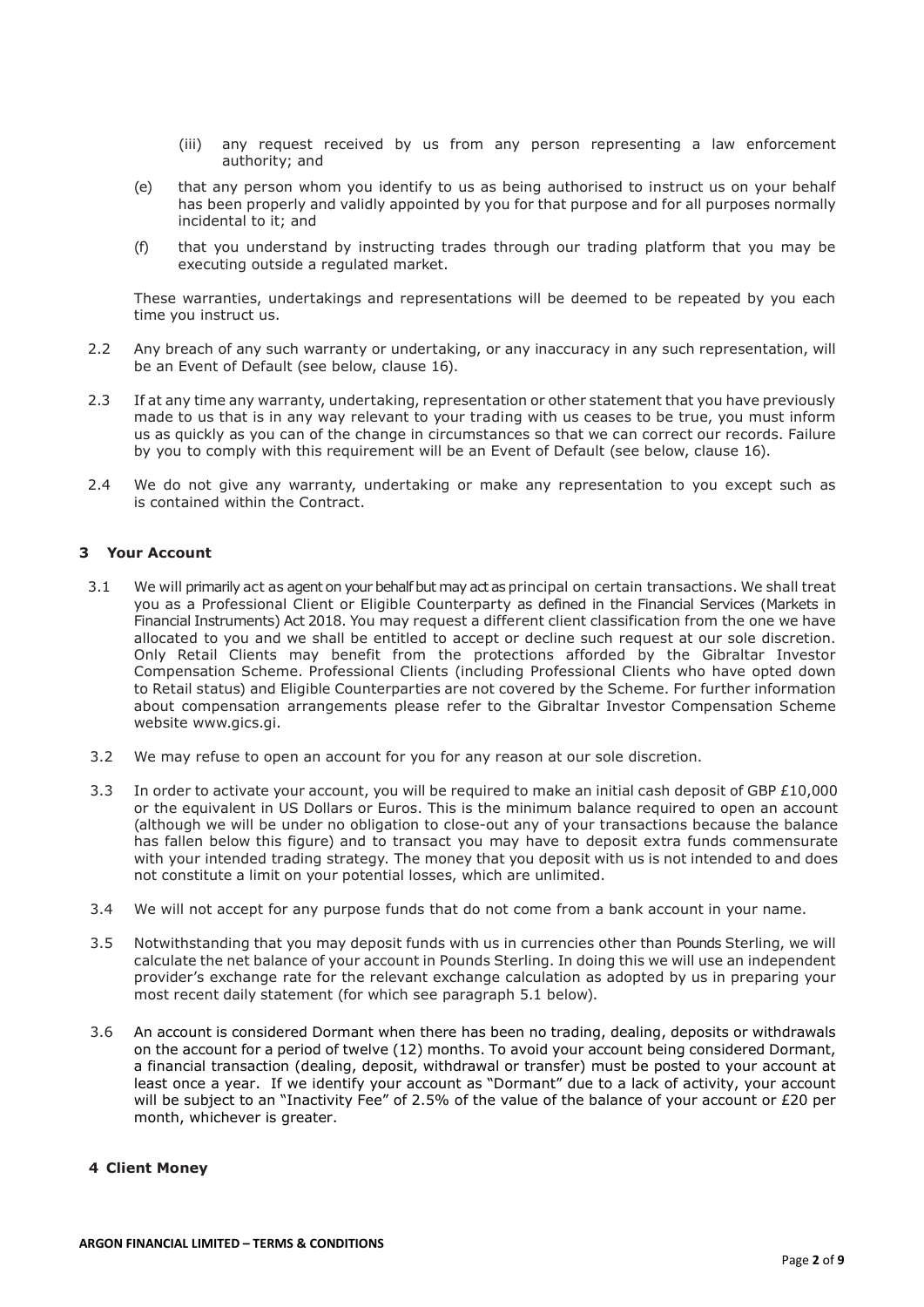- 4.1 The Financial Services Commission of Gibraltar requires us to hold all moneys received from clients in the course of carrying on investment business in a segregated client account except where we have transferred such money under the Collateral Transfer of Title Agreement. Subject to any right that we may have under the Collateral Transfer of Title Agreement, any money that you send to us will be deposited into an account opened with an appropriate independent financial institution. This also applies to your credit, profits on open positions and dividends.
- 4.2 You acknowledge and agree that we will not pay you any interest on money held by us for you on your account whether we hold it pursuant to a Collateral Transfer of Title Agreement or on a segregated basis.

## 5 Administration and Payment

- 5.1 For every Business Day (as defined in clause 16.1) we will send to you on the following morning, in electronic form only (by email) a summary of your account and confirmation of positions ("daily statement"). This will comprise the following elements as at the time of preparing the daily statement:
	- (a) Contract confirmation (this will list all the transactions you have made in the course of the day, detailing: 'Order ID' for orders; the security; type of order; quantity and price).
	- (b) Position summary (this section will set out all of your open positions and their respective market value).
	- (c) Cash activity (this will give an account of all cash transactions on your account, including money in/out; profit/loss from transactions; charges and other sundry items).
	- (d) Summary of your financial position (this will give you your cash balance, your portfolio of securities, the total value of your account, amount of unrealized gains/losses and amount of negative equity on open positions based on the underlying market settlement price). At the end of every month we will also send to you a monthly statement. This will contain items (b), (c) and (d) for the whole of the preceding month.
- 5.2 If the daily statement reveals a debit cash balance (i.e. the balance on the account without taking into account the position on your portfolio) you must send us money to cover the negative cash figure by telegraphic transfer within 24 hours of receiving the relevant daily statement. If any sum due under this paragraph is not received by us within 24 hours, you will be liable to pay us interest on that sum at the rate of 4% above such successor or other rate published by the Bank of England determined by Argon acting in a commercially reasonable manner, from the date when the money becomes due to the date of payment. Failure to pay on time will also be an Event of Default (for which see clause 18 below).
- 5.3 You must check your daily statement every day. You will not be permitted to challenge any item, entry or adjustment on your account unless you do so within ten (10) Business Days of the first time such entry, item or adjustment appears in a statement that we have sent to you. If you do not receive your daily statement you should contact us and ask for it.
- 5.4 Cash may normally be withdrawn by you on 24 hours' notice. Cash may only be withdrawn to the extent that it exceeds the sum needed to cover any margin requirements. If you request a withdrawal of cash and we cannot comply with it without selling some of your portfolio securities, we will ask you to confirm which securities you would like to sell and we will not comply with the request until after sufficient securities have been sold.
- 5.5 Withdrawals will only be made on request by you, by bank transfer, to the original account from where the funds were received.
- 5.6 Argon will not be liable for any reliance placed by you on the electronic transmission of statements and/or confirmations if the information in such transmissions are inaccurate unless such inaccuracies are as a result of Argon's negligence, fraud or wilful default. Pricings in the statements are received from 3<sup>rd</sup> party providers of such information and therefore are outside of Argon control. Argon will use reputable service providers (e.g. Bloomberg) for the provision of such information but will not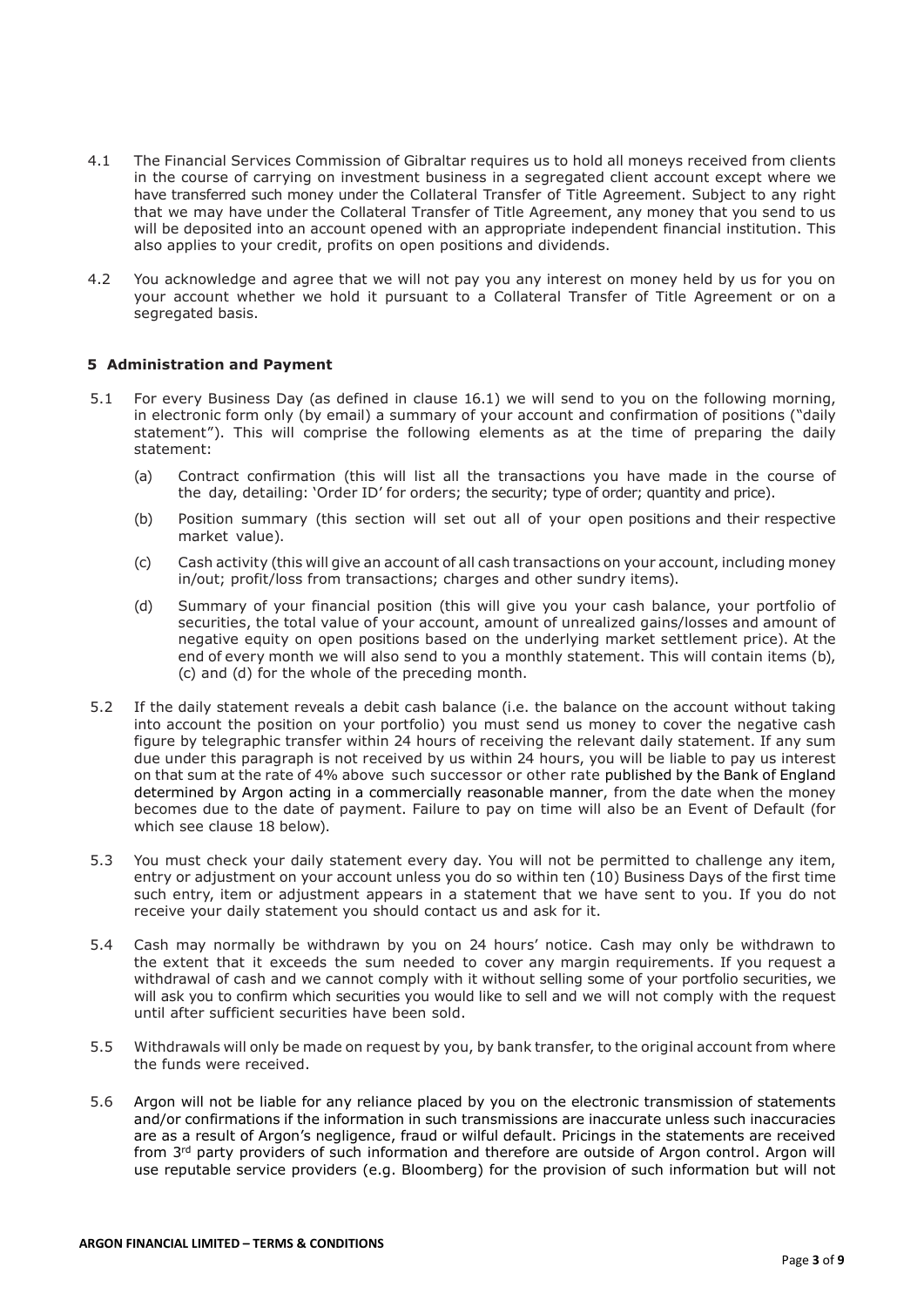be responsible or liable for the accuracy of the information provided to it.

#### 6 Force Majeure

- 6.1 In some circumstances we may decide in relation to one or more of our markets that a force majeure event has occurred. We shall be able to do this if, it is determined by Argon in its absolute discretion that:
	- (a) one or more of the markets in which we trade is disrupted, suspended, closed or abandoned, with the result that we are in our reasonable opinion unable to provide services under the Contract; and/or
	- (b) new and/or special and/or unusual terms are imposed in any such underlying market, with the same result; and/or
	- (c) there is violent and/or excessive movement, and/or a loss of liquidity in, any such underlying market, with the same result; and/or
	- (d) as a result of the impact of circumstances such as (but not limited to) war, terrorism, riot, industrial action, vandalism, civil unrest, earthquake, flood or Act of God in any part of the world on any such underlying market we are in our reasonable opinion unable to provide services under the Contract; and/or
	- (e) the occurrence of technical problems and/or other equipment failure and/or other factors beyond our control (whether or not ascribable to our negligence) result in a state of affairs in which we reasonably believe that it would be commercially imprudent for us to allow normal trading to continue; and/or
	- (f) we have grounds for believing and do believe that one of (a) to (e) will imminently occur.
- 6.2 If we reasonably decide that a force majeure event has occurred, we may, without prejudice to our other rights, and without notice to you:
	- (a) cancel any orders previously accepted by us; and/or
	- (b) amend and/or vary the terms of the Contract with you and/or any obligation/s that we owe to you in any way that will –
		- (i) protect us against loss and/or the risk of loss arising from the force majeure event, and/or
		- (ii) excuse us from performance of any existing or contingent obligation whose performance has been made impossible by reason of the force majeure event, so as to ensure that our interests are not adversely affected by the force majeure event in any way; and/or
	- (c) vary our normal trading hours provided that any step that we take under subparagraphs (a) and (b) may only be taken by us in order to protect ourselves against loss or the risk of loss arising from the force majeure event.
- 6.3 We will within a reasonable period of time after deciding that a force majeure event has occurred give notice of our decision to this effect, and of the steps that we are taking in relation to it, by placing information concerning these matters on our website.

# 7 Money Laundering and Combating the Financing of Terrorism

7.1. It is a condition of our trading with you and you guarantee to us that none of the money that you shall send to us represents the proceeds of crime committed in any part of the world. If you do send us such money, or if we reasonably suspect that you have, an Event of Default will be deemed to have occurred (see below, clause 16).

## 8 Exclusion of Liability for Financial Loss

8.1 We will not be liable to you for losses incurred as a result of market movement. This includes (i) loss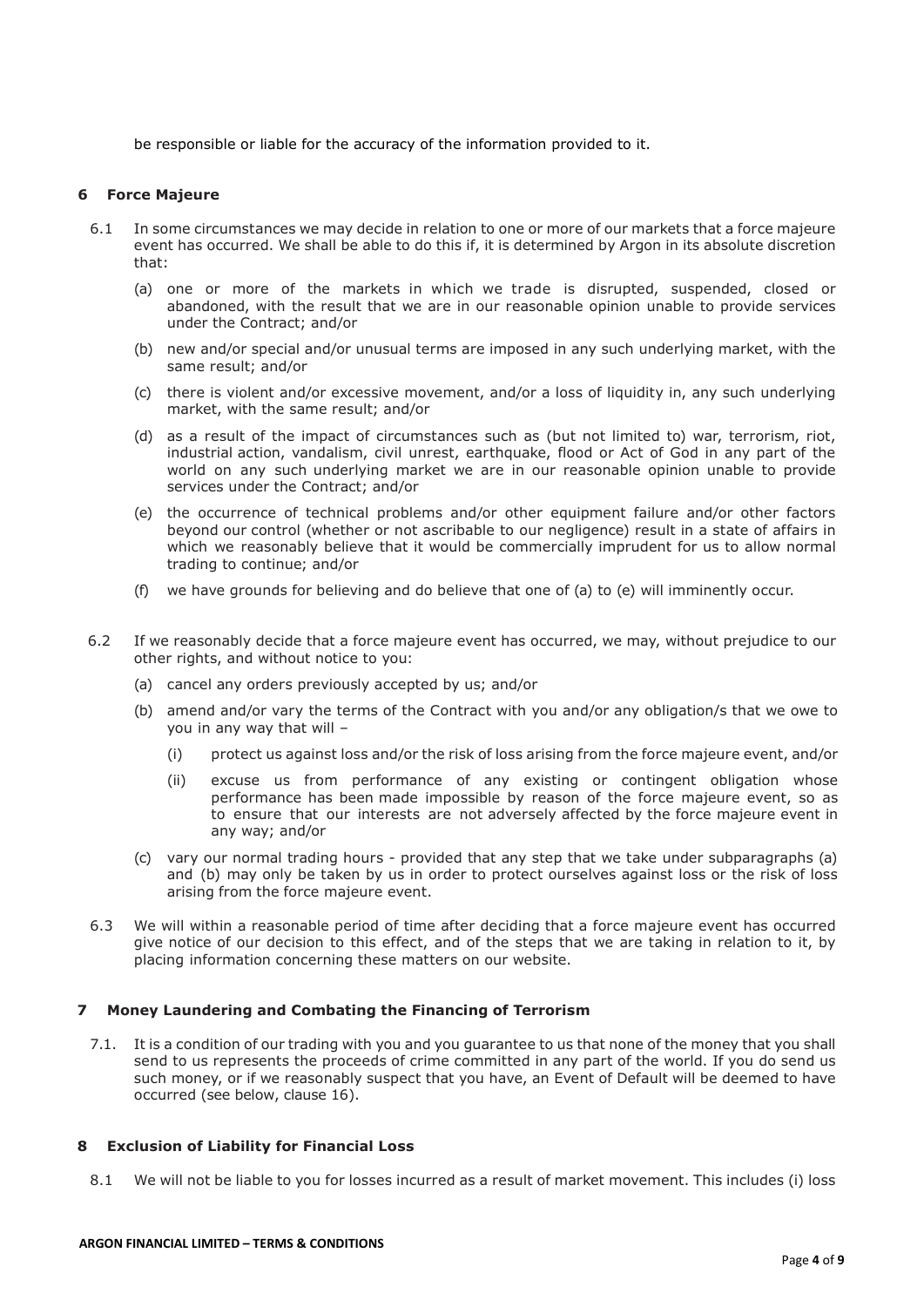that you have incurred by reason of being out of a market to which you would have been exposed but for the fact or facts that forms the basis of your complaint, and (ii) loss that you have incurred by reason of being exposed to a market to which you would not have been exposed but for the fact or facts that forms the basis of your complaint.

- 8.2 Except to the extent caused as the result of negligence, wilful default or fraud on the part of Argon or an affiliate (or nominee with whom securities are held which is itself controlled by Argon or its affiliate) to whom Argon's performance of the Contract has been delegated, Argon shall not be liable whether under contract, in tort or otherwise for any loss or damage that is caused to you, either directly or indirectly. Argon shall not be liable whether under contract, in tort or otherwise for any losses that arise from any damage to your business or reputation as a result of a breach of the Contract by Argon.
- 8.3 At no time shall Argon be liable to you or any third party (including, without limitation and for the avoidance of doubt, any investment manager or sub-custodian) for any loss, costs and/or damage suffered or incurred by you or such third party, either directly or indirectly, as a result of anything done or omitted to be done by Argon in good faith in conformity with the advice and opinion of independent legal counsel of recognised standing with respect to a question of law relating to the services provided under this Agreement and it is hereby agreed that Argon may, in its discretion from time to time obtain any such advice or opinion, for Argon's own account and not at a cost to you, without your prior consent (or the investment manager).
- 8.4 Save as aforesaid, Argon shall have no liability or responsibility to you with respect to any fluctuations or changes in the conversion value of any currency into other currencies.
- 8.5 In no event shall Argon or any affiliate be held liable for damages or for any loss of any kind caused, directly or indirectly, by government restrictions, exchange or market rulings, suspension of trading, war (whether declared or undeclared), terrorist acts, insurrection, riots, fires, flooding, strikes, failure of utility services, accidents, adverse weather or other events of nature, including but not limited to earthquakes, hurricanes and tornadoes, or other conditions beyond Argon's or its affiliates' control. In the event that any communications network, data processing system, or computer system Argon or any affiliate uses or which is used by you, whether Argon or the relevant affiliate owns it or not, is rendered inoperable in whole or in part or is subject to delay or error, except if caused by the negligence or wilful misconduct of Argon or the relevant affiliate, neither Argon nor the other affiliate shall be liable to you for any loss, liability, claim, damage or expense resulting, either directly or indirectly, there from.

## 9 Indemnity

9.1 You agree to indemnify us and keep us indemnified in respect of all costs (including legal costs), expenses, claims, liabilities, losses and damages whatsoever that may arise out of any breach by you of the Contract, and to pay to us the same on demand.

## 10 Market Abuse

10.1 You undertake that you will not while you hold an account with us engage in or become party to any activity that contravenes or is in breach of any law, exchange rule, regulation, or other legal duty designed to protect the orderliness of any financial market. Any breach of this provision will constitute an Event of Default (see below, clause 16).

## 11 Complaints/Disputes

11.1 We have a written procedure for dealing with complaints, and a copy of this is held on our website. If you have a complaint in relation to any aspect of your trading with us, you should contact us with full details of it as early as possible. We shall investigate the complaint promptly and fully.

## 12 Severance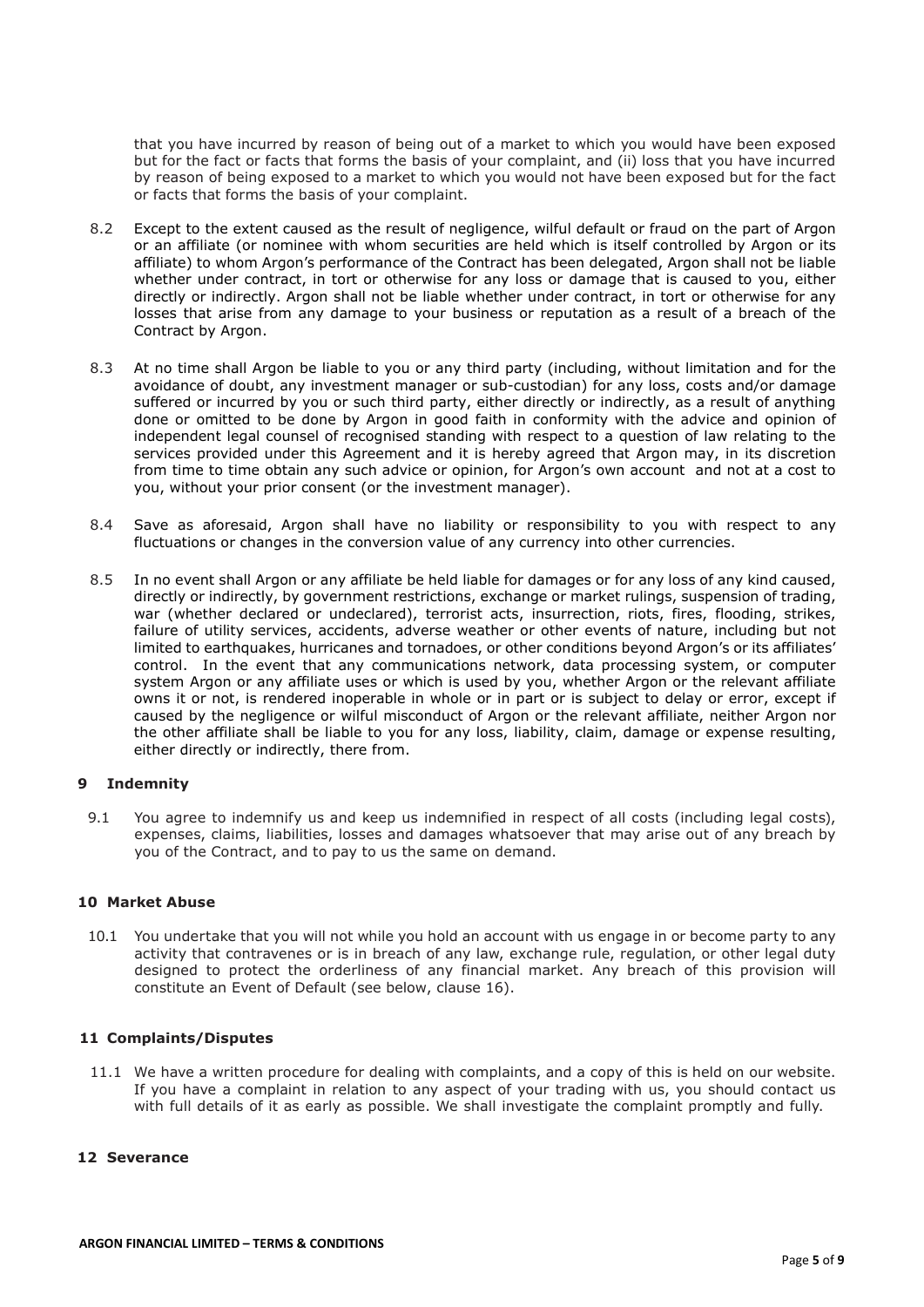12.1 In the event that any term, provision or words of the Contract shall be found to be invalid or unenforceable, then that term shall, to that extent, be deemed severable and not form part of the Contract, but the enforceability of the remainder of the Contract shall not be affected.

# 13 Variation

13.1 We may vary the terms and conditions in any way that we regard as desirable. A copy of the Terms and Conditions will be made available to you by email during account opening and will be available on the website and updated annually or when there is a material change required. You should read any such varied terms and only trade with us after the variation date if you are content to be bound by them.

## 14 Communications

- 14.1 We will send all communications, including contract confirmations, daily and monthly statements, margin call etc. to you in electronic form and you have consented to this action by provision of an email address.
- 14.2 Any such notice or other written communication shall be deemed to have been received by you at the time of transmission (if sent during normal business hours, that is 9.30 to 17.30 local time) in the place from which it was sent or (if not sent during such normal business hours) at the beginning of the next business day in the place from which it was sent.
- 14.3 It is your responsibility to ensure that you notify us promptly of any changes to the contact details that you initially provide which affect your e-mail address, telephone number or postal address. We shall not be liable to you for any loss cost claim damage or demand or expense of whatsoever nature you may suffer or incur as a result of your failure to communicate a change in your contact details to us.
- 14.4 You agree that we may record any telephone conversations with you. Such records will be our sole property and may be admissible as evidence of the communications between us in the event of a dispute.

# 15 Miscellaneous

- 15.1 If as a result of any change in the basis of taxation we are or become responsible for the payment of any tax in respect of your account, we reserve the right to deduct any such payment from your account or otherwise require you to pay or reimburse us, which you undertake to do.
- 15.1 "Business Day" means a day on which banks and securities markets are open for business generally in Gibraltar and London.

# 16 Event of Default

16.1 Further information on what constitutes an Event of Default is contained in other agreements within the Contract. Such agreements also describe possible consequences on the occurrence of an Event of Default.

# 17 Termination

- 17.1 The Contract (or any agreement under it) may be terminated by either Argon or you giving 30 days' prior notice to the other, unless otherwise stated in any agreement in the Contract.
- 17.2 Termination of the Contract (or any agreement under it) shall be without prejudice to the accrued rights and obligations of Argon, any affiliate and you, nor shall it apply to the settlement of any transactions which have already been accepted for settlement by Argon or affect or prejudice any security interests until all secured liabilities are fully and finally discharged.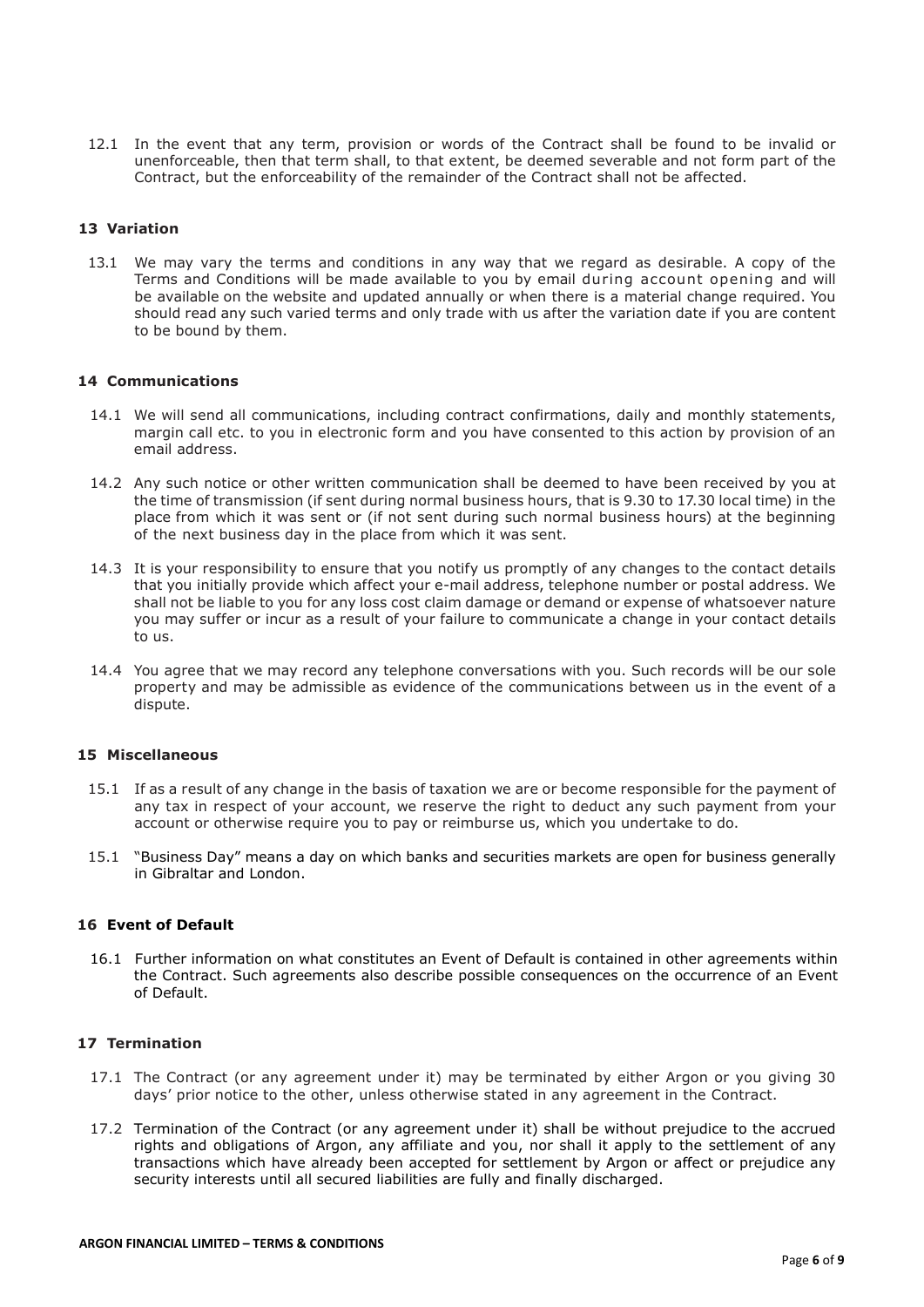- 17.3 Following termination of the Contract (or any agreement under it), subject to any secured liabilities as Argon may in its absolute discretion specify having been duly and finally discharged in full to the satisfaction of Argon, all securities and cash in your accounts with us will, at your reasonable cost and expense (including taxes incurred), be transferred by Argon to you or otherwise in accordance with your instructions (*provided that* such instructions are sufficient to effect such transfer).
- 17.4 You shall pay to Argon all reasonable costs and expenses (including taxes) incurred by it in transferring any securities held by it under or in connection with the termination of the Contract (or any agreement under it) to you or to your order. If Argon holds any of your assets following the end of the notice period specified in Clause 17.1, Argon shall charge you such fees as are reasonable for continuing to hold such assets.

## 18 Reporting under applicable legislation

18.1 You acknowledge that Argon may be subject to legislation (e.g. US FATCA, CRS, EMIR or MiFID II transaction reporting) which requires it to report certain information on its client accounts to regulators and tax authorities outside of Gibraltar. Argon will accept no responsibility or liability in respect of any losses, whether directly or indirectly, incurred as a result of Argon complying with such legislation unless the losses are attributable to Argon's negligence, fraud or willful default.

#### 19 Data Protection

- 19.1 Under the Terms and Conditions, Argon may receive Personal Data, as defined in the General Data Protection Regulation of the European Union 2016/679 ("GDPR"), being information relating to an identified or identifiable individual by reference to name, identification number, data, online identifier etc but excluding Sensitive Personal Data as defined in Article 9(1) of the GDPR or the equivalent applicable laws.
- 19.2 Argon warrants that it shall:
	- a) Process the Personal Data for the purpose of providing any services under the Terms and Conditions;
	- b) Take appropriate technical and organisational measures against the unauthorized or unlawful processing, accidental loss of or destruction or damage to Personal Data; and
	- c) Process the Personal Data in compliance with all applicable laws and regulations.
- 19.3 Argon (and others processing any Personal Data on Argon's behalf) shall hold and use Personal Data about you in order to administer the services under the Terms and Conditions. You agree that Personal Data held by Argon may be used in other countries in which Argon does business and that some of those countries may not have the same laws to protect such information.
- 19.4 Argon shall (and shall ensure each subprocessor shall) take reasonable steps to ensure the reliability of any employee, agent or contractor of Argon or any subprocessor who may have access to your Personal Data, ensuring in each case that access is strictly limited to those individuals who need to access the relevant Client Personal Data, as strictly necessary for the purposes outlined in the Terms and Conditions and to comply with Data Protection Laws, ensuring that all such individuals are subject to confidentiality undertakings or professional or statutory obligations of confidentiality.
- 19.5 Taking into account the state of the art, the costs of implementation and the nature, scope, context and purpose of processing Personal Data as well as the risk of varying likelihood and severity for the rights and freedoms of natural persons, Argon shall (and shall ensure that each subprocessor shall) implement appropriate technical and organisational measures to ensure a level of security appropriate to the risk including measures referred to in Article 32(1) of the GDPR.
- 19.6 In assessing the appropriate level of security, Argon shall (and shall ensure that each subprocessor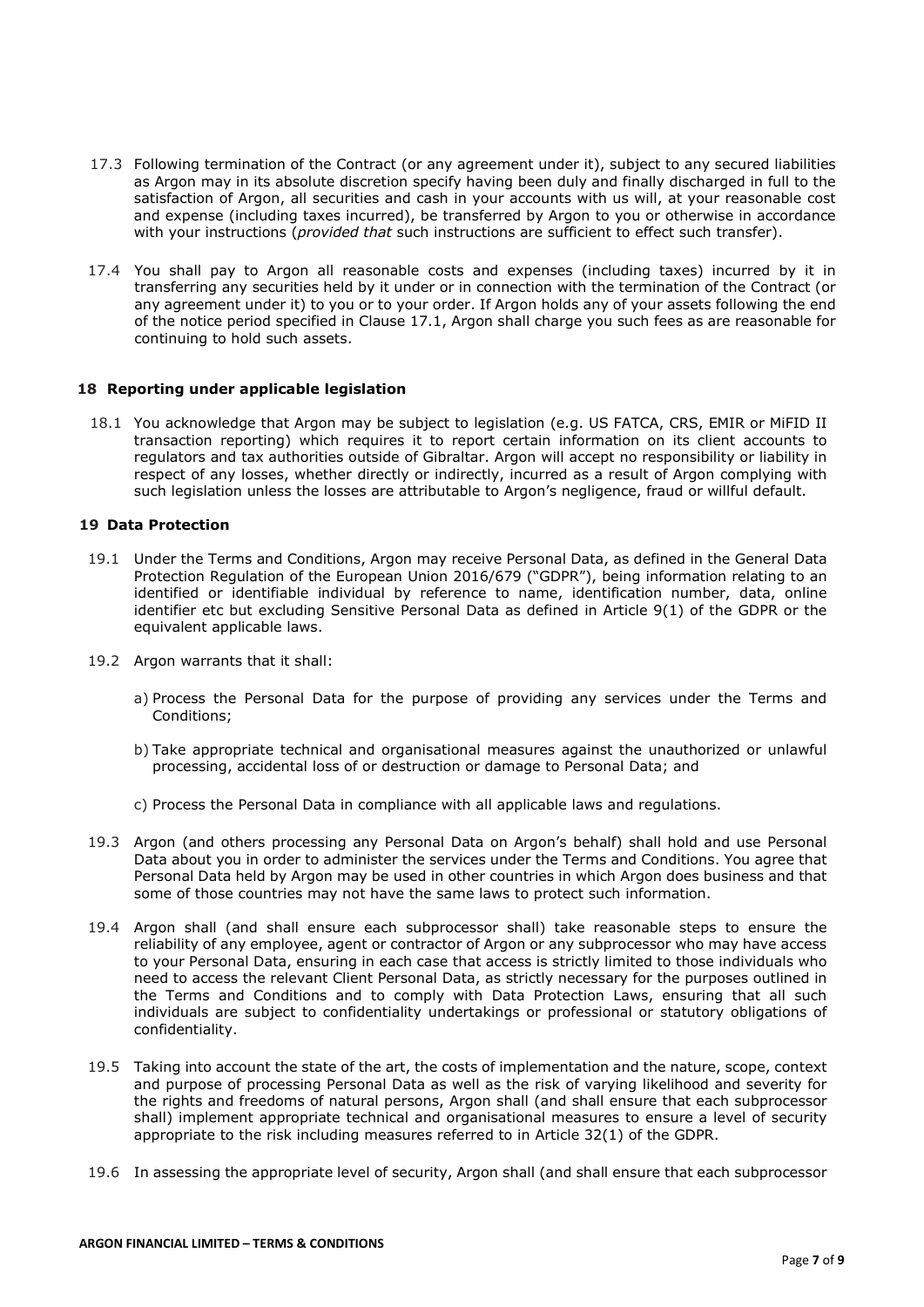shall) take account in particular of the risks that are presented by processing, in particular from accidental or unlawful destruction, loss, alteration, unauthorised disclosure of, or access to your Personal Data transmitted, stored or otherwise processed.

- 19.7 By using Argon's services under the Terms and Conditions, you warrant that you have provided appropriate consent for Argon (and any others processing data on the Argons' behalf) to undertake the processing of personal data as defined under applicable Data Protection Laws and in accordance with applicable Data Protection Laws.
- 19.8 Subject to the below (i), Argon will promptly and in any event within 90 (ninety) calendar days from a transaction which has been undertaken after receiving instructions, delete any personal data processed by Argon unless data retention obligations apply.
- 19.9 You and any relevant data subjects may by notice to Argon in writing within 30 (thirty) days from the date of the transaction require Argon to (a) return a complete copy of all relevant Personal Data to you or data subject by secure file transfer in such format as is reasonably notified to Argon; and (b) delete and procure the deletion of all other copies of Personal Data processed by Argon or any subprocessor. Argon shall comply with any such written request within 90 (ninety) days of the request.
- 19.10 Argon shall notify you without undue delay, and in any case within twenty-four (24) hours, upon Argon or any subprocessor becoming aware of a Personal Data breach, provide you with sufficient information to allow you to meet any obligations to report or inform data subjects of the Personal Data breach under the Data Protection Laws.

## 20 Assignments and Transfers

20.1 You may not assign, declare a trust over or otherwise transfer all or any part of its rights or obligations under this Contract. Argon may at any time, without prior consent or notice, assign or transfer all or part of its rights and/or obligations under this Contract or any transaction effected pursuant to this Contract to an affiliate, subsidiary or group company or parent undertaking, or a subsidiary of a parent undertaking, of that party and the terms "subsidiary undertaking" and "parent undertaking" have the meanings given to them in the Companies Act 2006 (or any statutory modification or re-enactment thereof).

#### 21 Governing Law and Jurisdiction

21.1 These Terms and Conditions are governed by the laws of England and Wales. The courts of England shall have jurisdiction to decide any dispute arising in connection with the same and you irrevocably submit to the exclusive jurisdiction of those courts in relation to any such dispute. Nothing, however, in these Terms and Conditions shall prevent us from taking legal proceedings against you in any jurisdiction outside England.

## 22 Our Contact Details

Registered Office: Suite 23 Portland House, Glacis Road Gibraltar.

Private Limited Company No: 91368

Operating Premises: Argon Financial Limited 3rd Floor Leisure Island Business Centre Ocean Village Gibraltar